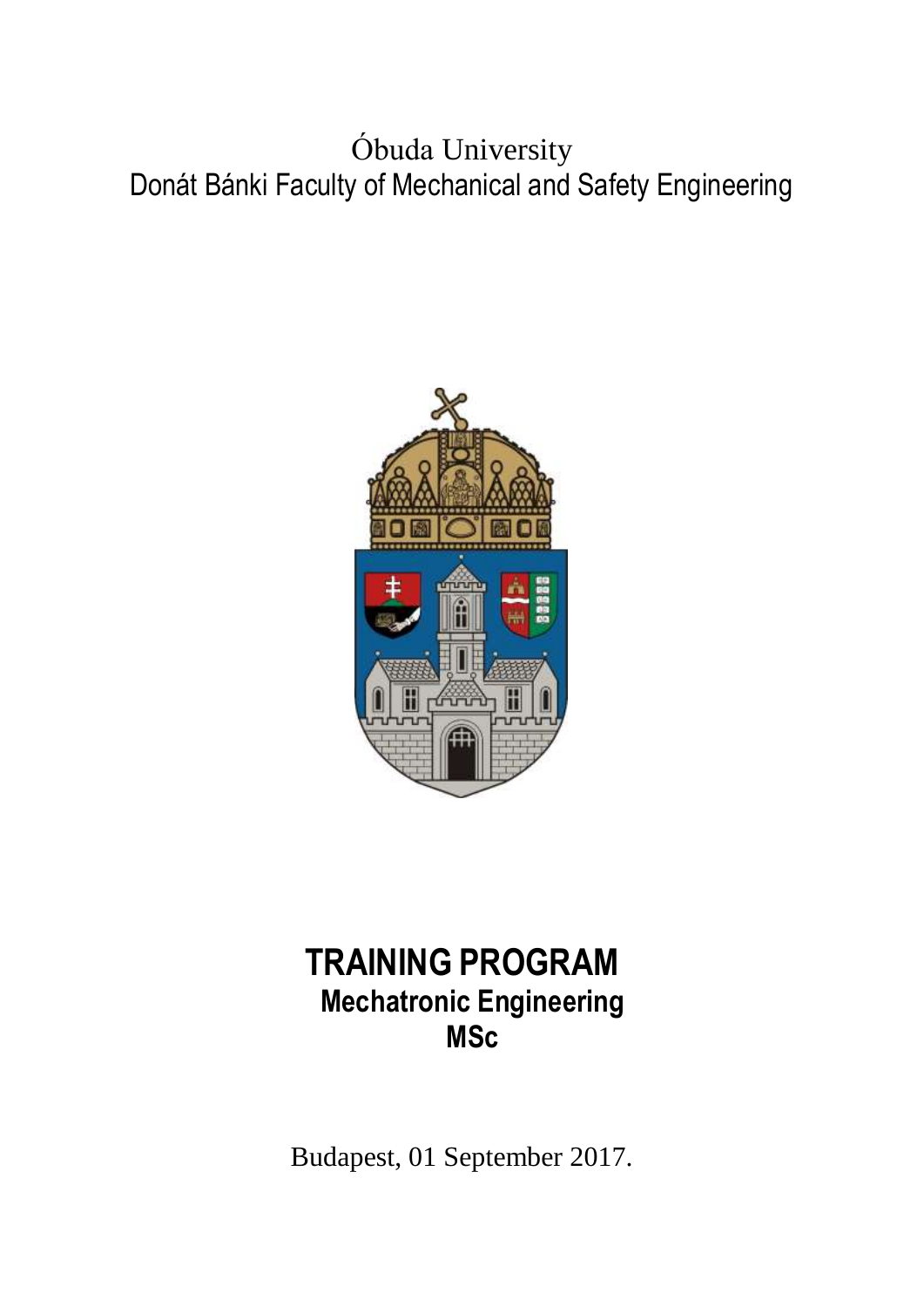## **MECHATRONIC ENGINEERING DEGREE PROGRAM CURRICULUM**

## **1. Degree program name:**

Mechatronic Engineering

## **2. Field of training:**

technical

## **3. Language of training:**

English

## **4. Training schedule(s) and duration of courses in semesters, number of contact hours:**

regular (full-time); 4 semesters, 1185 contact hours.

## **5. Optional specializations:**

Vehicle Informatics

## **6. Number of credits to collect to earn degree:**

120 credits

## **7. Level of qualification and professional qualification as indicated in the degree certificate:**

- level of qualification: Master of science (abbreviated: MSc)
- professional qualification: Master in Mechatronic Engineering

## **8. Study area classification of professional qualification according to the standard classification system of training areas:**

523

## **9. Educational objective:**

The aim is to train mechatronic engineers capable to integrate mechanical engineering with electronics, electrotechnics and computer control synergically at world standards; to develop and model the concept of, and subsequently to produce the design and production design of mechatronic equipment, processes and systems and smart machines, as well as to operate and maintain them. They are capable to develop and introduce new technologies, procedures and materials as required for mechatronic systems; to perform higher-level duties of management, control and organization; to perform assignments involving technical development, research, design and innovation; to join and manage engineering projects of domestic and international level. They are prepared to continue their studies at a PhD course.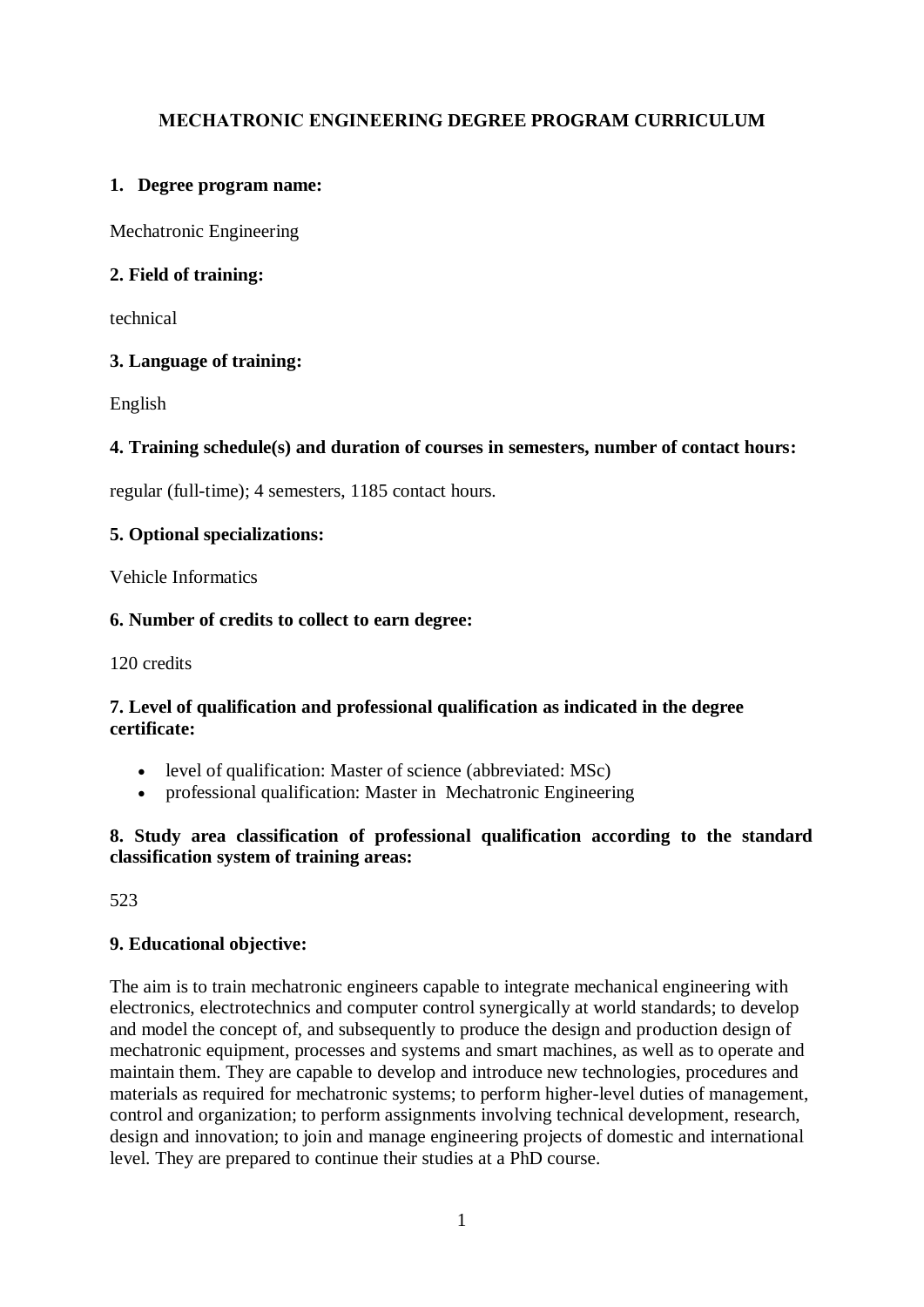#### **10. Professional competencies to be mastered:**

#### *a)* **knowledge**

- Knowledge and application of the natural scientific and technical theoretical relations and causal relationships linked with the mechatronic engineering profession.

- Mastered a way of theoretically grounded, systemic and practice-oriented engineering thinking.

- Knowledge of the main features and areas of application of structural materials of mechanical and electrical engineering applied in the field of mechatronic engineering.

- Knowledge of domestic and international standards and regulations, applying them in their work and also requiring colleagues to do so.

- In possession of the mechanical and electrical measurement engineering skills related to the area of mechatronic engineering, as well as a thorough measurement theory grounding based on mathematics and IT.

- Knowledge of information and communication technologies as related to the special field.

- Knowledge of the tools and methods of the mathematical modelling and the computerized simulation of integrated mechanical, electrotechnical, and control engineering systems in various fields of mechatronic engineering.

- Theoretical and practical grounding, methodological and practical skills for the design, production, modelling, operation and control of synergically integrated equipment, processes, and systems in terms of mechanical engineering, electronics, electrical engineering, and computer control.

- Knowledge of the rules and means of producing technical documentation.

- Knowledge of management related organizational tools and methods, and of legal regulations required for pursuing the profession.

- Theoretical and practical grounding, methodological and practical skills for the design, production, modelling, operation and control of synergically integrated equipment, processes, and systems in terms of mechanical engineering, electronics, electrotechnics, and computer control.

Depending on the specialty selected, knowledge of one or more of the subject areas below in at least one of the following special fields:

- Comprehensive knowledge of robotics and adaptive mechatronic equipment.

- Knowledge of intelligent embedded systems, in possession of the knowledge required for their design.

- Knowledge of power electronics and motion control systems, the methods and means of mechatronic equipment power supply.

- Knowledge of optomechatronic systems, their design and development principles, as well as their methods of operation and maintenance.

- Knowledge of biomechatronic systems, their design and development principles, as well as their methods of operation and maintenance.

- Knowledge of vehicle mechatronic systems, their design and development principles, as well as their methods of operation and maintenance.

- Knowledge of building mechatronic systems, their design and development principles, as well as their methods of operation and maintenance.

- Knowledge of the methods of manufacturing systems automation and robotization, their development principles, as well as their methods of operation and maintenance.

- Knowledge of the methods of agro-mechatronics, their development principles, as well as their methods of operation and maintenance.

#### *b)* **capabilities**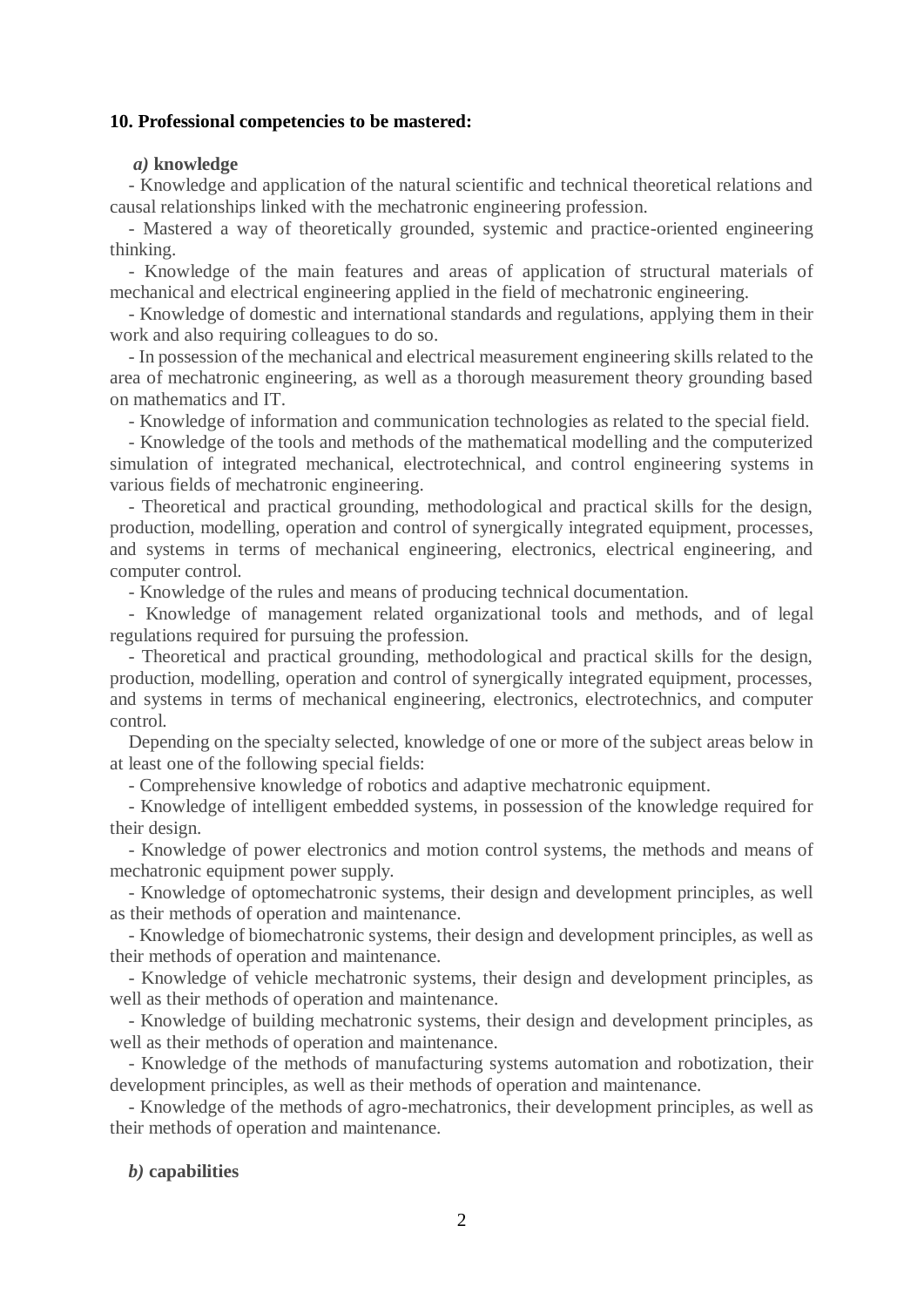- Able to perform laboratory testing and analysis of materials applied in the field of mechatronic engineering, as well as to statistically evaluate and document results, and to compare experimental and theoretical results.

- Able to process, systematize, analyze in various ways, and draw theoretical and practical conclusions from information collected in the course of the operation of mechatronic engineering systems and processes.

- Able to perform the global design of complex mechatronic systems based on a systemic approach and process-oriented thinking with thorough theoretical grounding.

- Able to apply comprehensive theoretical knowledge in practice as well, in the area of synergically integrated equipment, processes, and systems in terms of mechanical engineering, electronics, electrotechnics, and computer control.

- Able to extend theoretical knowledge independently in order to solve unusual problems in complex mechatronic design and to apply such new theory in the practical solution of the problem.

- Able to enrich the knowledge base of the special field by original ideas.

- Able to design and manage the use of technical, economic, environmental and human resources in a complex manner.

- Able to elaborate and further develop theoretical models for the processes and information technologies used in the design, organization and operation of mechatronic systems and processes.

- Able to ensure the quality assurance of mechatronic engineering systems, technologies and processes, as well as to formulate in theory and to solve in practice measurement technology and process control tasks.

- Able to review and understand the latest research results in mechatronic engineering, and apply them in their work.

- Develop an ability to cooperate with electrical engineering, mechanical engineering, IT and life science specialists in various fields.

- Able to handle problems creatively, to solve complex tasks in a flexible manner; ready for lifelong learning and commitment on a versatility and value basis.

- Prepared to produce publications and presentations and to conduct negotiations in their special field, both in their mother tongue and in at least one foreign language.

- Committed to health and safety culture and health promotion.

#### *c)* **attitude**

- Based on the knowledge acquired, playing an integrator role in the integrated application of technical sciences (primarily mechanical engineering, electrical engineering, and informatics), as well as in the technical support of any area of science where specialists of the given special field require engineering applications and solutions.

- Checking for possibilities of setting research, development, and innovation goals and efforts to achieve them in their work; committed to enrich the field of mechatronic engineering by new knowledge and scientific results.

- Efforts to perform work based on a complex systemic approach and process-oriented thinking.

- Efforts to enforce the requirements of sustainability and energy efficiency.

- Efforts to plan and execute tasks at high professional standards, individually or as part of a team.

- Efforts to improve professional competencies.

- Efforts to study actively in an independent autonomous fashion for self-education and selfimprovement.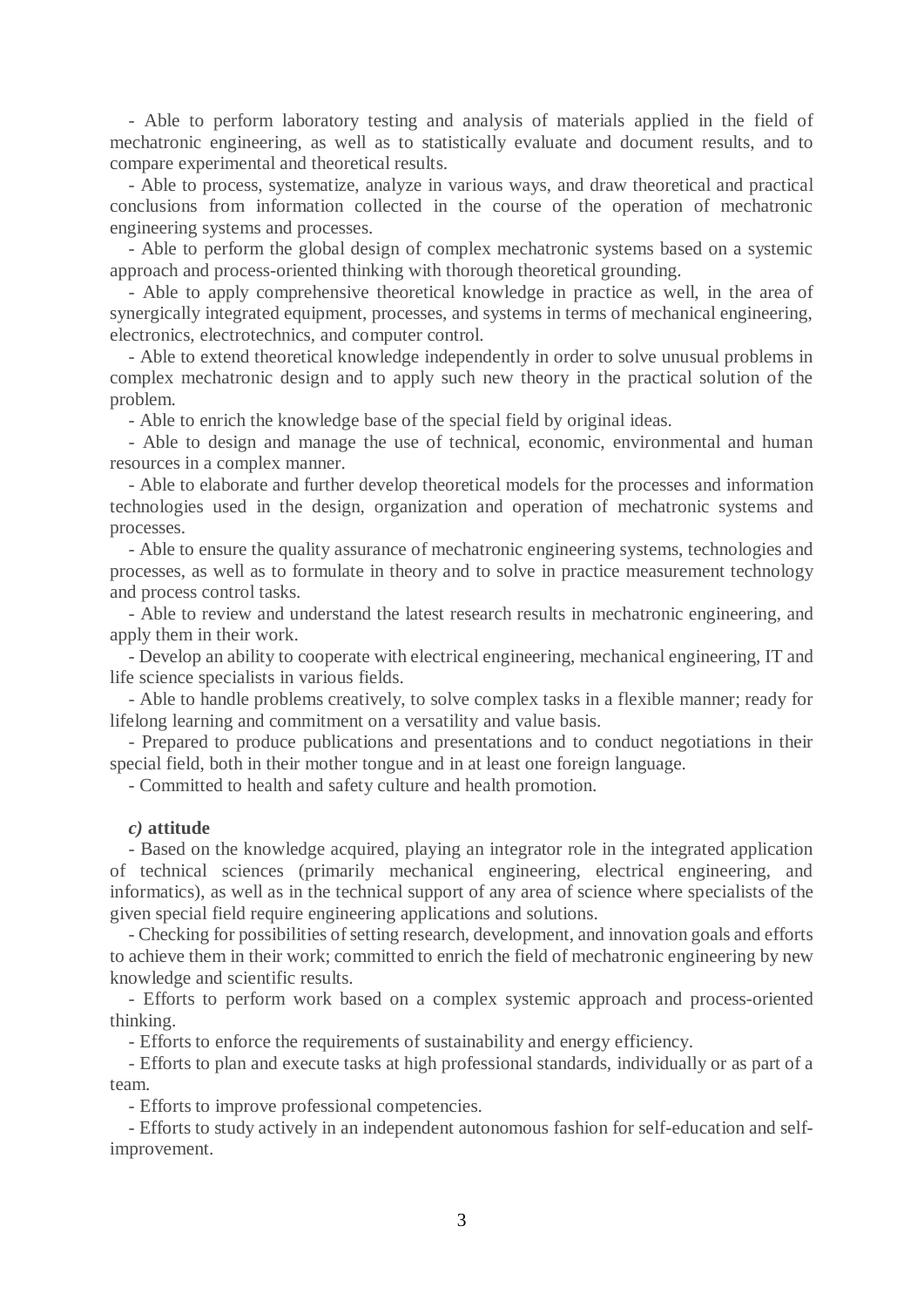- Committed to quality work at high standards, and efforts to transmit this approach to colleagues as well.

- Compliance with the applicable requirements set out in technical, economic and legal regulations and engineering ethics in their work and decisions.

- Compliance with the requirements of quality management, consumer protection, and product liability in their professional work.

- Following the basic regulations of environment protection, health and safety at work in their activities.

- Sufficiently open, knowing and applying the principle of access with equal opportunities.

#### *d)* **autonomy and responsibility**

**-** Sharing the knowledge and experience acquired with fellow professionals by way of formal, non-formal and informal information transfer.

**-** Assessment of subordinates' work, promoting their professional development by sharing critical remarks.

**-** Taking individual initiatives in solving professional problems.

**-** Taking the initiative in solving technical problems.

**-** Encouraging colleagues and subordinates to pursue their profession responsibly and ethically.

**-** Responsibility for sustainability, health and safety culture at work, and environmental consciousness.

**-** Making prudent decisions independently, by consultation with experts in other areas (primarily law, economics, energetics, electrical engineering, informatics and medical science), and taking responsibility for them.

**-** Efforts to make decisions by fully taking legal regulations and ethical norms into consideration even in strategic decision making situations requiring a new complex approach and in unexpected life situations as well.

**-** Decisions taking into account the principles and applications of environment protection, quality management, consumer protection, product liability, equal access opportunities, as well as the basic requirements of health and safety at work, technical, economic, and legal regulations, and engineering ethics.

#### **11. Main training areas:**

| <b>Training scopes</b>                | <b>Required credits</b> |
|---------------------------------------|-------------------------|
| Basic sciences                        | 27 credits              |
| Professional core material            | 39 credits              |
| Economic and human knowledge          | 10 credits              |
| Differentiated professional knowledge | 14 credits              |
| Thesis work                           | 30 credits              |
| <b>Total</b>                          | 120 credits             |

#### **12. Criteria prescribed:**

**Professional traineeship:** The duration of the internship is four (4) weeks. The completion of the internship outside the institute is a requirement.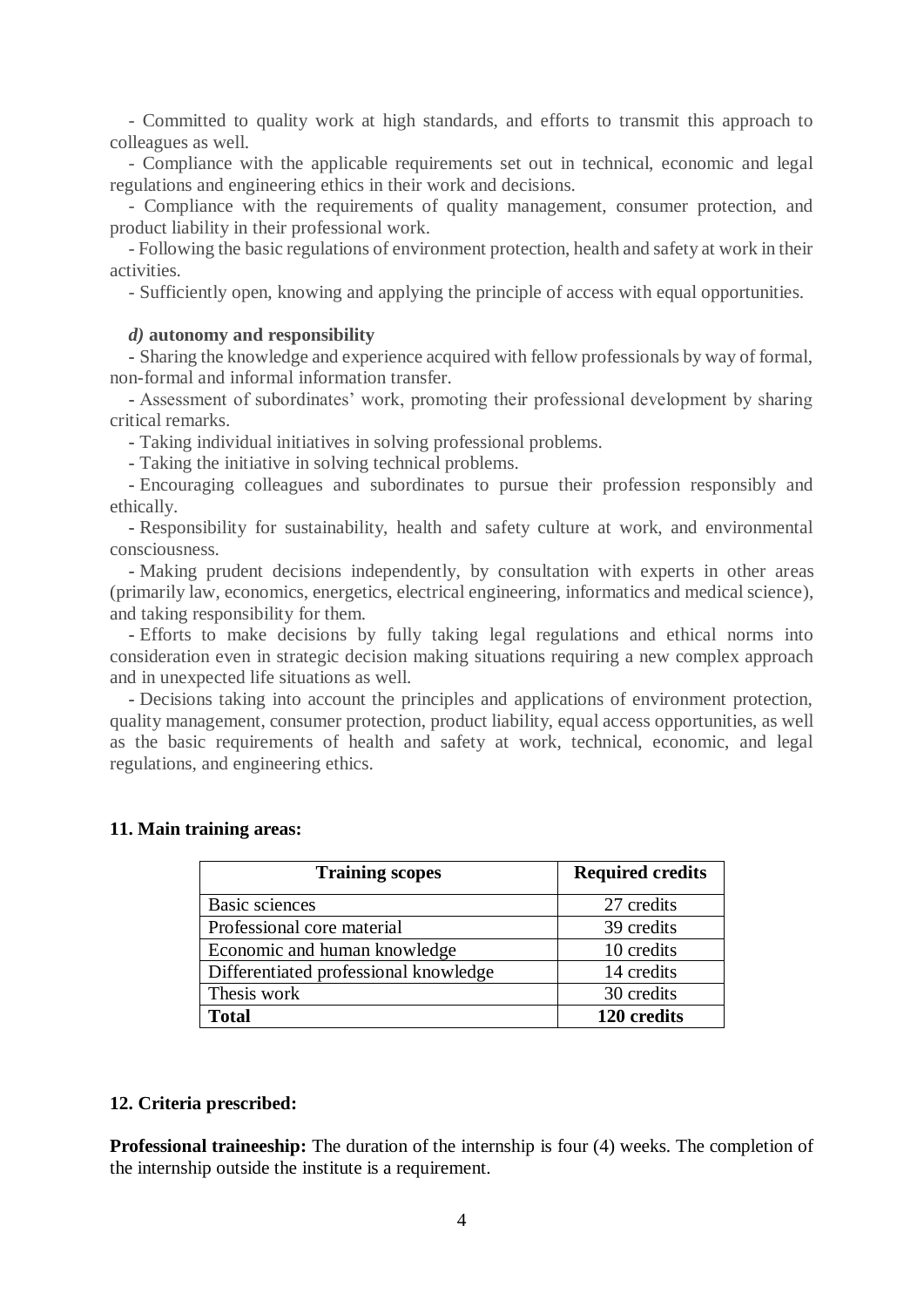In a special case the internship may be completed in one of the institutes of the university with the authorization of the faculty's dean. Professional traineeship is included in the criteria prescribed.

## **13. Knowledge verification:**

a) during the study period, by written or verbal reports, written (classroom) tests, by the evaluation of home assignments (designs, measurement records, etc.), mid-semester grading or signature,

b) by preliminary examination passed in the study period,

c) by examination or comprehensive examination passed in the examination period, and d) by final examination.

## **15. Criteria for admission to a final examination:**

a) Final completion certificate (absolutorium) granted,

b) Degree project /thesis accepted by a supervisor.

Admission to a final examination is subject to a final completion certificate being granted. A final completion certificate is issued by a higher education institution to a student who has complied with the study and examination requirements prescribed in the curriculum and completed the professional traineeship required – except for meeting the foreign language requirement and completion of the degree project / thesis –, and has acquired the credits prescribed.

## **16. Parts of the final examination:**

The final examination consists of defending the degree project / thesis and oral examinations taken on the subjects prescribed in the curriculum (time allowed for preparation: at least 30 minutes per subject), to be passed by the student consecutively within the same day. Subjects (subject groups) comprising, in the aggregate, a body of knowledge corresponding to at least 20 and up to 30 credit points may be designated for the final examination.

The list of questions of the oral examination is made available to candidates 30 days before the date of the final examination.

Candidates may start the examination if their degree project / thesis has been accepted by the final examination board with at least sufficient (2) qualification. Criteria for correcting a failed degree project / thesis are defined by the competent institute.

## **17. Result of the final examination:**

The result of the final exam (F) is the average of the marks given for the degree project (Dp) and the subjects, as follows:

$$
F = (Dp + F1 + F2 + ... + Fm)/(1 + m)
$$